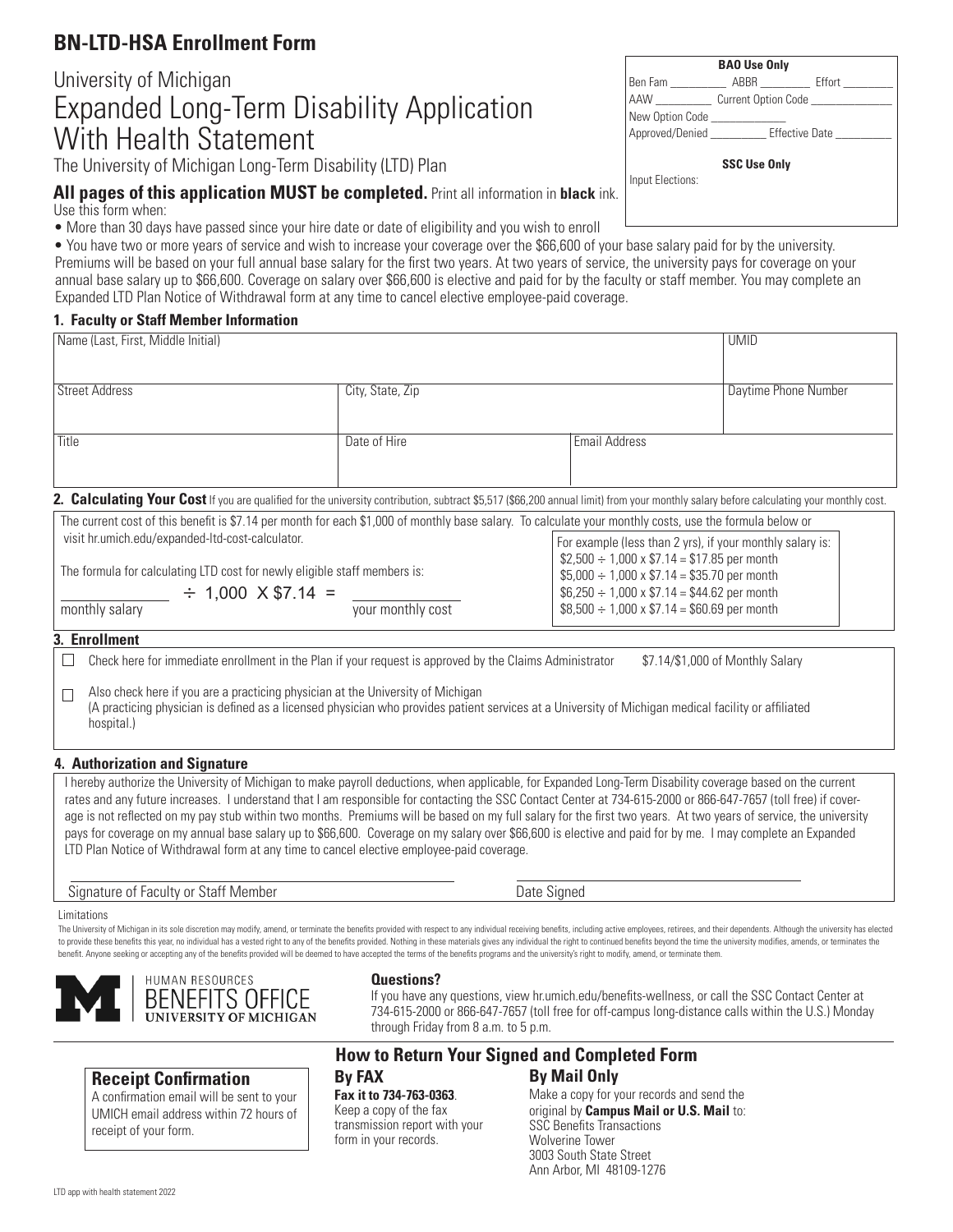# **Employee Statement of Good Health for the Expanded Long-Term Disability Plan**

Please complete all questions in each section below. Omitted information will cause delays in processing your application.

## **SECTION 1**

|                                                                                                                                                                                                                   | Your height ______ feet ______ inches Your weight _________ pounds                                                                                                                                                         |                       |                   |                                                                                                                                                                                                               |                                                                                                                                      |                   |        |  | Yes               | No                |
|-------------------------------------------------------------------------------------------------------------------------------------------------------------------------------------------------------------------|----------------------------------------------------------------------------------------------------------------------------------------------------------------------------------------------------------------------------|-----------------------|-------------------|---------------------------------------------------------------------------------------------------------------------------------------------------------------------------------------------------------------|--------------------------------------------------------------------------------------------------------------------------------------|-------------------|--------|--|-------------------|-------------------|
|                                                                                                                                                                                                                   |                                                                                                                                                                                                                            |                       |                   |                                                                                                                                                                                                               | 1. In the past 5 years, have you been examined by, or consulted a physician or other healthcare provider?                            |                   |        |  |                   | $\perp$           |
|                                                                                                                                                                                                                   |                                                                                                                                                                                                                            |                       |                   |                                                                                                                                                                                                               | If No, your application cannot be processed at this time. You must obtain a current medical exam or physical before                  |                   |        |  |                   |                   |
|                                                                                                                                                                                                                   | your application can be considered.                                                                                                                                                                                        |                       |                   |                                                                                                                                                                                                               |                                                                                                                                      |                   |        |  |                   |                   |
|                                                                                                                                                                                                                   |                                                                                                                                                                                                                            |                       |                   | 2. In the past 6 months, have you been absent from work because of sickness or injury?                                                                                                                        |                                                                                                                                      |                   |        |  |                   | $\vert \ \ \vert$ |
| 3. Are you now on a diet prescribed by a physician or other health care provider? If "yes" indicate type ________                                                                                                 |                                                                                                                                                                                                                            |                       |                   |                                                                                                                                                                                                               |                                                                                                                                      |                   | $\Box$ |  |                   |                   |
| 4. Are you now pregnant? If "yes," what is your due date (month/day/year)? ___________________________________                                                                                                    |                                                                                                                                                                                                                            |                       |                   |                                                                                                                                                                                                               | $\Box$                                                                                                                               | $\Box$            |        |  |                   |                   |
| 5. Are you now, or have you in the past 5 years, used tobacco in any form?<br>6. In the past 5 years, have you received medical treatment or counseling by a physician or other health care provider for, or been |                                                                                                                                                                                                                            |                       |                   |                                                                                                                                                                                                               | П                                                                                                                                    |                   |        |  |                   |                   |
|                                                                                                                                                                                                                   |                                                                                                                                                                                                                            |                       |                   |                                                                                                                                                                                                               |                                                                                                                                      |                   |        |  |                   |                   |
|                                                                                                                                                                                                                   |                                                                                                                                                                                                                            |                       |                   |                                                                                                                                                                                                               | advised by a physician or other health care provider to discontinue, the use of alcohol or prescribed or non-prescribed drugs?       |                   |        |  |                   | H                 |
|                                                                                                                                                                                                                   |                                                                                                                                                                                                                            |                       |                   |                                                                                                                                                                                                               | 7. Have you had any application for life, accidental death and dismemberment or disability insurance declined, postponed, withdrawn, |                   |        |  | $\Box$            | $\Box$            |
|                                                                                                                                                                                                                   | rated, modified, or issued other than as applied for?                                                                                                                                                                      |                       |                   |                                                                                                                                                                                                               |                                                                                                                                      |                   |        |  | $\vert \ \ \vert$ | $\Box$            |
|                                                                                                                                                                                                                   |                                                                                                                                                                                                                            |                       |                   | 8. Are you now receiving or applying for any disability benefits, including workers' compensation?<br>9. In the past 5 years, have you been Hospitalized as defined below (not including well-baby delivery)? |                                                                                                                                      |                   |        |  |                   | П                 |
|                                                                                                                                                                                                                   |                                                                                                                                                                                                                            |                       |                   |                                                                                                                                                                                                               | Hospitalized means admission for inpatient care in a hospital; receipt of care in a hospice facility, intermediate care facility,    |                   |        |  |                   |                   |
|                                                                                                                                                                                                                   |                                                                                                                                                                                                                            |                       |                   |                                                                                                                                                                                                               | or long term care facility; or receipt of the following treatment wherever performed: chemotherapy, radiation therapy, or dialysis.  |                   |        |  |                   |                   |
|                                                                                                                                                                                                                   |                                                                                                                                                                                                                            |                       |                   |                                                                                                                                                                                                               |                                                                                                                                      |                   |        |  |                   |                   |
|                                                                                                                                                                                                                   | 10. Have you ever been diagnosed or treated by a physician or other health care provider for Acquired Immunodeficiency Syndrome<br>(AIDS), AIDS Related Complex (ARC) or the Human Immunodeficiency Virus (HIV) infection? |                       |                   |                                                                                                                                                                                                               |                                                                                                                                      |                   |        |  |                   |                   |
|                                                                                                                                                                                                                   |                                                                                                                                                                                                                            |                       |                   |                                                                                                                                                                                                               | 11. Have you ever been diagnosed, treated or given medical advice by a physician or other health care provider for:                  |                   |        |  |                   |                   |
|                                                                                                                                                                                                                   |                                                                                                                                                                                                                            |                       |                   |                                                                                                                                                                                                               |                                                                                                                                      | Yes               | No     |  |                   |                   |
|                                                                                                                                                                                                                   | a. cardiac or cardiovascular disorder?                                                                                                                                                                                     |                       |                   |                                                                                                                                                                                                               |                                                                                                                                      | $\Box$            | $\Box$ |  |                   |                   |
|                                                                                                                                                                                                                   | b. stroke or circulatory disorder?                                                                                                                                                                                         |                       |                   |                                                                                                                                                                                                               |                                                                                                                                      | $\Box$            | $\Box$ |  |                   |                   |
|                                                                                                                                                                                                                   | П<br>$\Box$<br>c. high blood pressure?                                                                                                                                                                                     |                       |                   |                                                                                                                                                                                                               |                                                                                                                                      |                   |        |  |                   |                   |
| $\Box$<br>$\Box$                                                                                                                                                                                                  |                                                                                                                                                                                                                            |                       |                   |                                                                                                                                                                                                               |                                                                                                                                      |                   |        |  |                   |                   |
| $\Box$<br>$\Box$<br>e. anemia, leukemia or other blood disorder? Indicate type ______________________                                                                                                             |                                                                                                                                                                                                                            |                       |                   |                                                                                                                                                                                                               |                                                                                                                                      |                   |        |  |                   |                   |
|                                                                                                                                                                                                                   | $\Box$ Check if insulin treated<br>f. diabetes? Your age at diagnosis? ______________________<br>$\Box$<br>$\Box$                                                                                                          |                       |                   |                                                                                                                                                                                                               |                                                                                                                                      |                   |        |  |                   |                   |
|                                                                                                                                                                                                                   | g. asthma, COPD, emphysema or other lung disease? Indicate type _______________________<br>$\Box$<br>$\Box$                                                                                                                |                       |                   |                                                                                                                                                                                                               |                                                                                                                                      |                   |        |  |                   |                   |
|                                                                                                                                                                                                                   | $\Box$<br>h. ulcers, stomach, hepatitis or other liver disorder? Indicate type ______________________________<br>$\Box$                                                                                                    |                       |                   |                                                                                                                                                                                                               |                                                                                                                                      |                   |        |  |                   |                   |
|                                                                                                                                                                                                                   | $\Box$<br>i. colitis, Crohn's, diverticulitis or other intestinal disorder? Indicate type ___________________<br>$\Box$                                                                                                    |                       |                   |                                                                                                                                                                                                               |                                                                                                                                      |                   |        |  |                   |                   |
|                                                                                                                                                                                                                   | $\Box$<br>$\Box$<br>j. memory loss?                                                                                                                                                                                        |                       |                   |                                                                                                                                                                                                               |                                                                                                                                      |                   |        |  |                   |                   |
|                                                                                                                                                                                                                   | $\Box$<br>$\Box$<br>k. epilepsy, paralysis, seizures, dizziness or other neurological disorder?<br>Specify date of last seizure (month/year) _________________ Indicate type ___________                                   |                       |                   |                                                                                                                                                                                                               |                                                                                                                                      |                   |        |  |                   |                   |
|                                                                                                                                                                                                                   | I. Epstein-Barr, chronic fatigue syndrome or fibromyalgia?                                                                                                                                                                 |                       |                   |                                                                                                                                                                                                               |                                                                                                                                      |                   |        |  |                   |                   |
|                                                                                                                                                                                                                   | m. multiple sclerosis, ALS or muscular dystrophy?                                                                                                                                                                          |                       |                   |                                                                                                                                                                                                               |                                                                                                                                      | $\vert \ \ \vert$ |        |  |                   |                   |
|                                                                                                                                                                                                                   |                                                                                                                                                                                                                            |                       |                   | n. lupus, scleroderma, auto immune disease or connective tissue disorder?                                                                                                                                     |                                                                                                                                      |                   |        |  |                   |                   |
|                                                                                                                                                                                                                   | o. arthritis?                                                                                                                                                                                                              | $\Box$ osteoarthritis | $\Box$ rheumatoid |                                                                                                                                                                                                               | $\Box$ other/type $\_\_\_\_\_\_\_\_\_\_\_\_\_\_\_\_\_\_\_\_\_\_$                                                                     | $\Box$            |        |  |                   |                   |
|                                                                                                                                                                                                                   | p. back, neck, knee, spinal, joint or other musculosketal disorder?                                                                                                                                                        |                       |                   |                                                                                                                                                                                                               |                                                                                                                                      |                   |        |  |                   |                   |
|                                                                                                                                                                                                                   | q. carpal tunnel syndrome?                                                                                                                                                                                                 |                       |                   |                                                                                                                                                                                                               |                                                                                                                                      |                   |        |  |                   |                   |
|                                                                                                                                                                                                                   |                                                                                                                                                                                                                            |                       |                   |                                                                                                                                                                                                               |                                                                                                                                      |                   |        |  |                   |                   |
| s. thyroid or other gland disorder? Indicate type ______________________________                                                                                                                                  |                                                                                                                                                                                                                            |                       |                   |                                                                                                                                                                                                               |                                                                                                                                      |                   |        |  |                   |                   |
| t. mental, anxiety, depression, attempted suicide or nervous disorder?                                                                                                                                            |                                                                                                                                                                                                                            |                       |                   |                                                                                                                                                                                                               |                                                                                                                                      |                   |        |  |                   |                   |
| u. sleep apnea                                                                                                                                                                                                    |                                                                                                                                                                                                                            |                       |                   |                                                                                                                                                                                                               |                                                                                                                                      |                   |        |  |                   |                   |
|                                                                                                                                                                                                                   | v. migraines                                                                                                                                                                                                               |                       |                   |                                                                                                                                                                                                               |                                                                                                                                      |                   |        |  |                   |                   |
|                                                                                                                                                                                                                   | w. traumatic brain injury (TBI)?                                                                                                                                                                                           |                       |                   |                                                                                                                                                                                                               |                                                                                                                                      |                   |        |  |                   |                   |
|                                                                                                                                                                                                                   |                                                                                                                                                                                                                            |                       |                   |                                                                                                                                                                                                               |                                                                                                                                      |                   |        |  |                   |                   |

For "yes" answers, please provide full details on the next page in Section 2, then complete Sections 3, 4 and 5. If all questions (except for question 1) are answered "no," you may proceed directly to Section 3 on the next page.